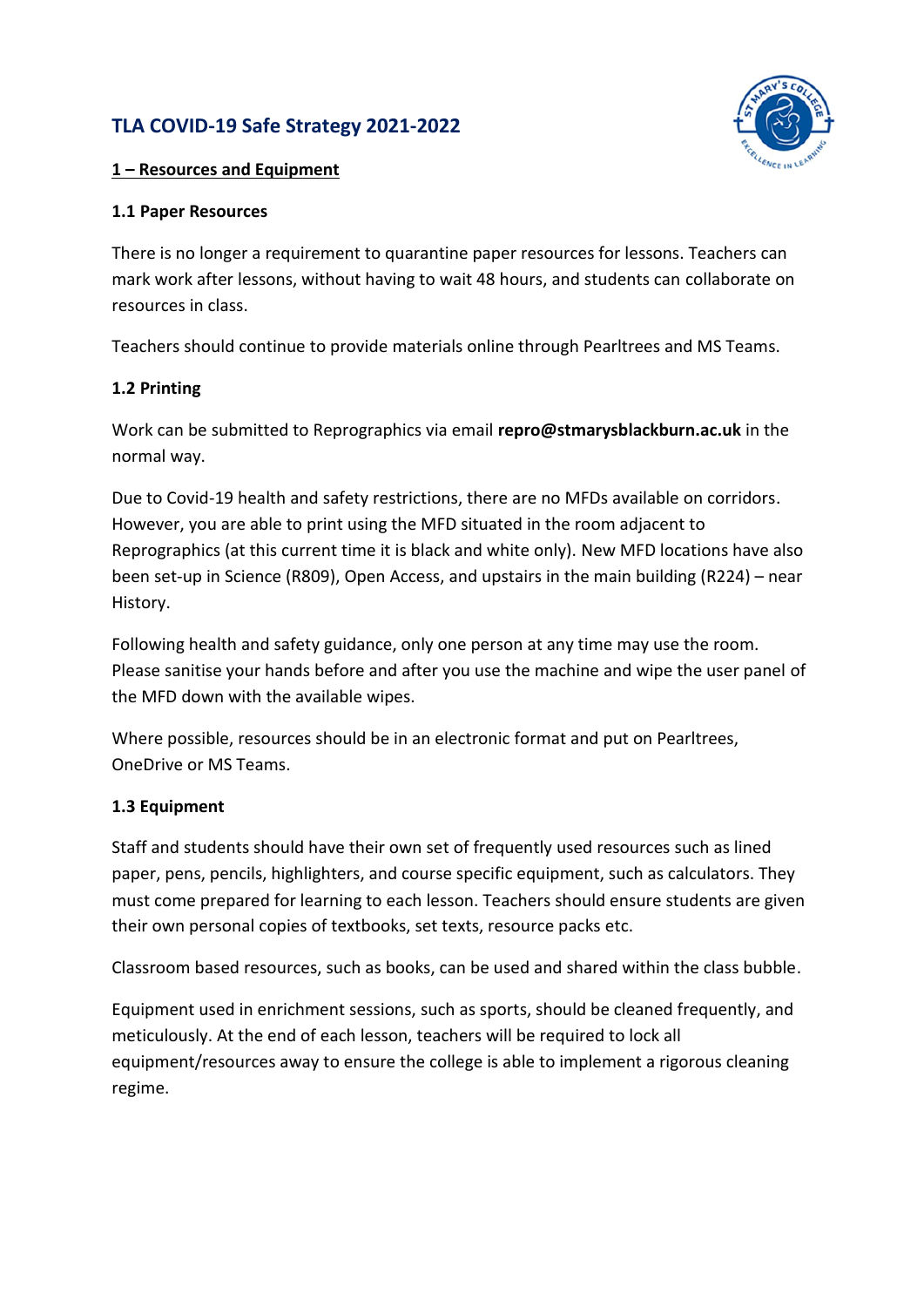#### **1.4 Mini-Whiteboards**

All students have been given their own personal mini-whiteboard, pen and eraser. They must take this to all of their lessons.

Teachers should continue to use the mini-whiteboards for formative assessment without having to leave the front of the classroom.

Students are responsible for their mini-whiteboard equipment. Replacement equipment will be available at College, at a cost to the student.

### **1.5 Room Set-Up**

For deep cleaning purposes, teachers must adhere to the College's timetable and only access the classrooms specified.

Teachers are advised to deliver lessons from the front of the classroom from a 2m distance indicated by tape on the classroom floor.

Desks can be arranged to maximise teaching and learning opportunities. There is no longer a requirement for them to be arranged in rows, with students facing forward.

Students will work in the same classroom for each of their subjects. Seating plans should continue to be in place for 'Track and Trace' purposes.

### **1.6 Classroom Displays**

Paper resources on classroom walls should either be laminated or removed to make deep cleaning easier.

### **1.7 Entering and Exiting the Classroom**

The classroom door should be wedged open when students enter and exit. Windows should be open to provide ventilation.

Students will be requested to utilise the hand sanitiser provided upon entering and exiting classrooms, including when returning from breaks. Upon arrival, students must then go to their designated seat and unpack their equipment.

### **2 - Assessment**

### **2.1 Classwork and Homework**

Work can be collected by the teacher at any time, and paper resources no longer need to be placed in quarantine. Teachers can still continue to assess students' work online.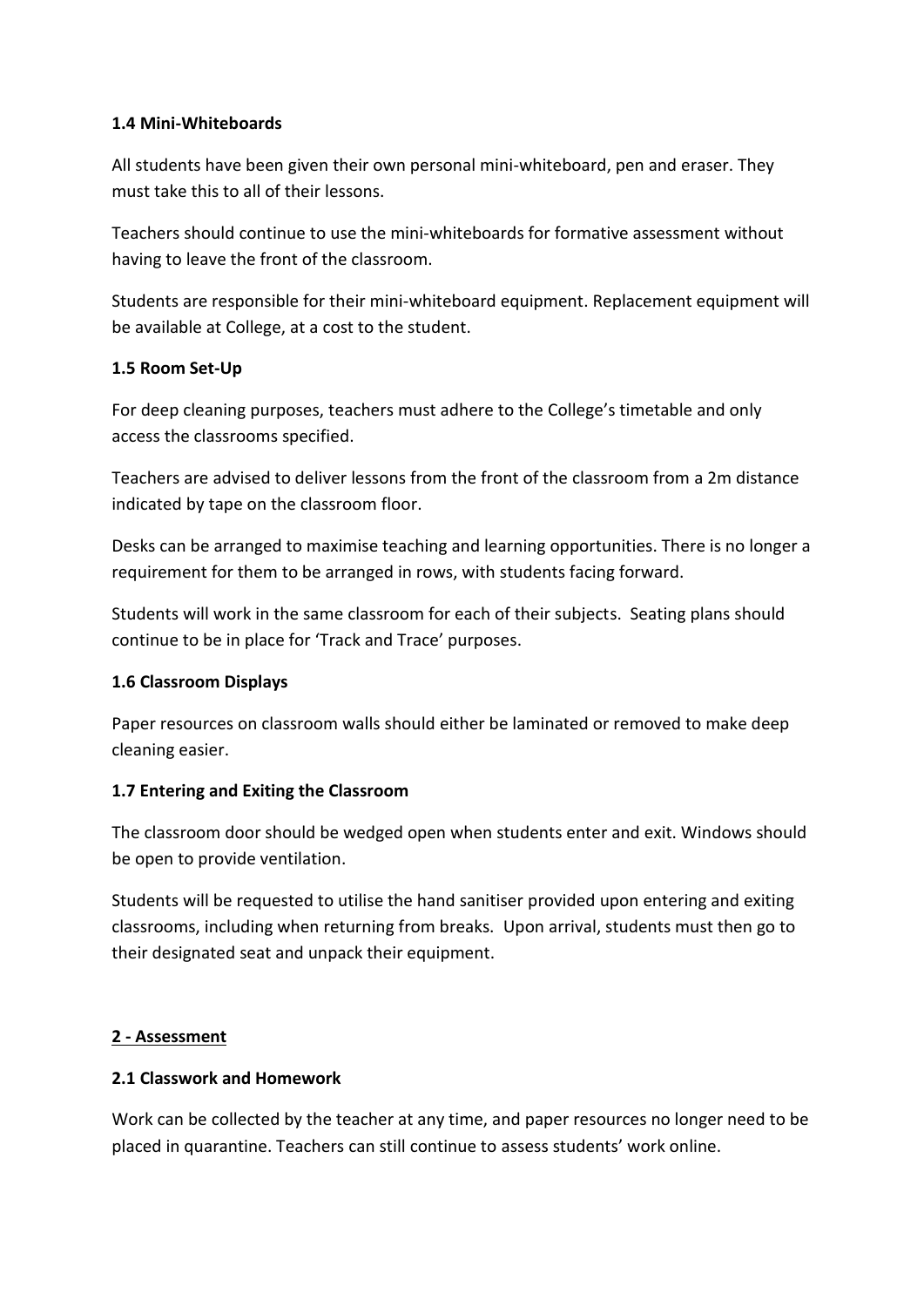#### **2.2 Live Marking**

Teachers should teach from the front of the class and remain behind the 2 meter social distance line as much as possible. Teachers should provide verbal feedback to students from the front of the class. This can be in the form of individual or whole class, feedback. If available, teachers should use interactive whiteboards and visualisers to mark from a distance.

#### **2.3 Peer Marking**

There are no longer any restrictions on peer marking in class. Students can now share resources.

#### **2.4 Internal and Mock Exams**

Internal and Mock Exams will take place in the Exam Hall/Studio. Students must bring their own equipment, such as pens, calculators and set texts, to the exam.

### **3 – Curriculum Delivery**

#### **3.1 Overview**

The College will be running a modified version of the timetable used during the last academic year. All lessons will now be face-to-face.

A typical class will be split into **four** sessions over the course of one day.

The current timetable for curriculum delivery can be found below:

| <b>Mins</b> | <b>Time</b>         | <b>MONDAY</b>                                                                      | <b>TUESDAY</b>                                                                         | <b>WEDNESDAY</b>                                                                     | <b>THURSDAY</b>                                                                        | <b>FRIDAY</b>                                                                          |
|-------------|---------------------|------------------------------------------------------------------------------------|----------------------------------------------------------------------------------------|--------------------------------------------------------------------------------------|----------------------------------------------------------------------------------------|----------------------------------------------------------------------------------------|
| 75          | 0900                | <b>BLOCK A</b>                                                                     | <b>BLOCK B</b>                                                                         | <b>BLOCK C</b>                                                                       | <b>BLOCKD</b>                                                                          | <b>BLOCKE</b>                                                                          |
| 15          | 1015                | <b>BREAK</b>                                                                       | <b>BREAK</b>                                                                           | <b>BREAK</b>                                                                         | <b>BREAK</b>                                                                           | <b>BREAK</b>                                                                           |
| 75          | 1030                | <b>BLOCK A</b>                                                                     | <b>BLOCK B</b>                                                                         | <b>BLOCK C</b>                                                                       | <b>BLOCKD</b>                                                                          | <b>BLOCKE</b>                                                                          |
| 40          |                     | 1145 TUTOR / SUPERVISED STUDY<br><b>CURRICULUM SUPPORT /</b><br><b>ENHANCEMENT</b> | <b>TUTOR / SUPERVISED STUDY /</b><br><b>CURRICULUM SUPPORT /</b><br><b>ENHANCEMENT</b> | <b>TUTOR / SUPERVISED STUDY</b><br><b>CURRICULUM SUPPORT /</b><br><b>ENHANCEMENT</b> | <b>TUTOR / SUPERVISED STUDY /</b><br><b>CURRICULUM SUPPORT /</b><br><b>ENHANCEMENT</b> | <b>TUTOR / SUPERVISED STUDY /</b><br><b>CURRICULUM SUPPORT /</b><br><b>ENHANCEMENT</b> |
| 40          | 1225                | <b>LUNCH</b>                                                                       | <b>LUNCH</b>                                                                           | <b>LUNCH</b>                                                                         | <b>LUNCH</b>                                                                           | <b>LUNCH</b>                                                                           |
| 40          | <b>1305</b>         | TUTOR / SUPERVISED STUDY /<br><b>CURRICULUM SUPPORT /</b><br><b>ENHANCEMENT</b>    | <b>TUTOR / SUPERVISED STUDY /</b><br><b>CURRICULUM SUPPORT /</b><br><b>ENHANCEMENT</b> | <b>MEETING (12:45)</b><br><b>TUTOR / SUPERVISED STUDY /</b><br><b>ENHANCEMENT</b>    | TUTOR / SUPERVISED STUDY /<br><b>CURRICULUM SUPPORT /</b><br><b>ENHANCEMENT</b>        | <b>TUTOR / SUPERVISED STUDY /</b><br><b>CURRICULUM SUPPORT /</b><br><b>ENHANCEMENT</b> |
| 60          | 1345                | <b>BLOCK A</b>                                                                     | <b>BLOCK B</b>                                                                         | <b>BLOCK C</b>                                                                       | <b>BLOCKD</b>                                                                          | <b>BLOCKE</b>                                                                          |
| 15          | 1445                | <b>BREAK</b>                                                                       | <b>BREAK</b>                                                                           | <b>BREAK</b>                                                                         | <b>BREAK</b>                                                                           | <b>BREAK</b>                                                                           |
| 60          | 1500<br><b>1600</b> | <b>BLOCKA</b>                                                                      | <b>BLOCK B</b>                                                                         | <b>BLOCK C</b>                                                                       | <b>BLOCKD</b>                                                                          | <b>BLOCKE</b>                                                                          |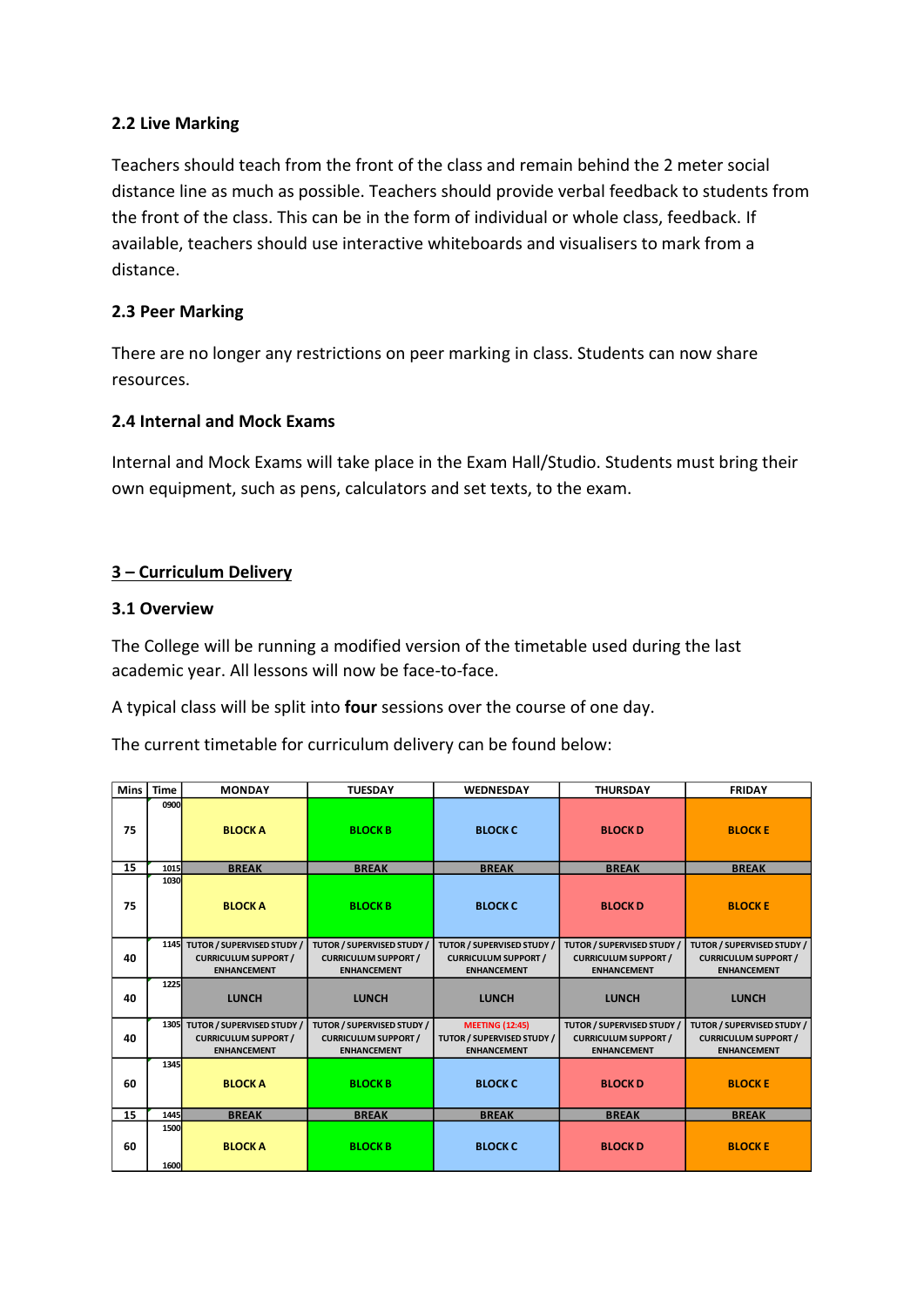## **3.2 Strategy for Students who have to Self-Isolate**

At times, some students may have to self-isolate as a result of displaying COVID-19 symptoms, or a member of their household displaying symptoms. These students must not be put at a disadvantage as a result of this.

The following support measure should be in place:

- All resources from a lesson, should be uploaded to Pearltrees/MS Teams for students to access
- Clear instructions must be sent to absent students through MS Teams/Outlook
- The teacher should maintain regular contact with students who are self-isolating
- The teacher should set up a livestream via Teams for students to access the lesson from home
- Live lessons, or key parts of lessons, **could** be recorded/uploaded on MS Teams for absent students to access later

### **4 – Online Lessons**

All lessons from September 2021 will be face-to-face, although teachers may wish to provide Curriculum Support online.

#### **If the College has to revert to online lessons. The following will apply:**

#### **4.1 General Overview**

- Online lessons, through MS Teams, should be active and engaging for students.
- Sessions should be broken up into 'chunks', and where possible, should feature a starter, main task and plenary to give students a clear structure
- Although there will often be teacher exposition, lessons should not be a lecture
- Students should be given a range of activities to complete
- Class discussions and feedback sessions should feature prominently
- All students must be encouraged to be involved
- Teachers should use questioning to regularly check students are listening, and participating, in set activities
- Teachers should give clear instructions of the equipment required for the lesson in advance
- Lessons should be recorded for future reference, and for students who are absent/have internet problems

### **4.2 MS Teams Online Lesson Strategy**

Microsoft Teams is a great all-in-one hub for the collaborative classroom. Distance learning, also commonly referred to as online learning, offers college students the maximum in convenience and flexibility while earning their qualifications.